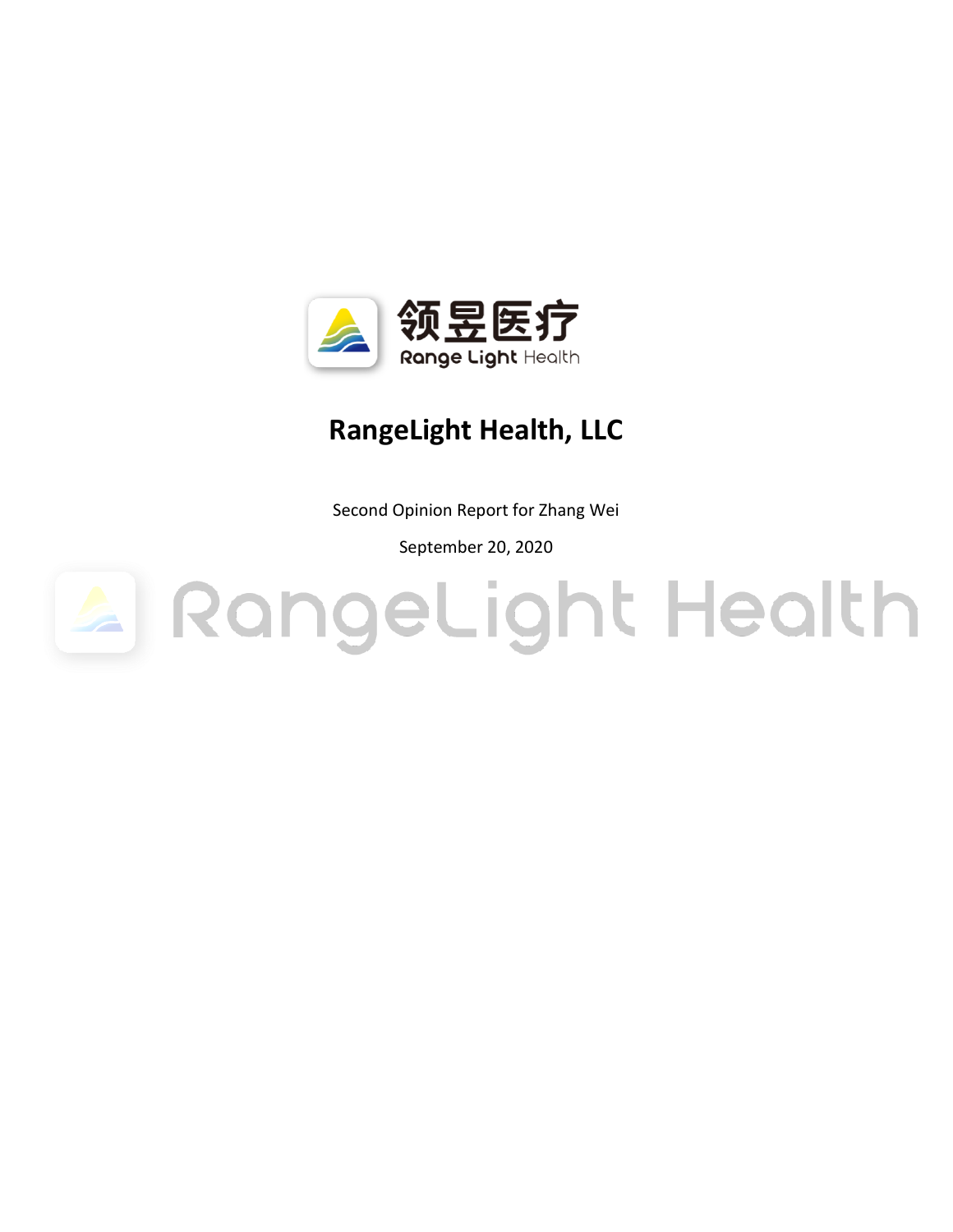

**Expert Opinion from RangeLight Health Provided by Kenneth Krajewski, MD, MBA:**

来自领昱医疗的专家意见,由医学博士, 工商管理硕士肯尼思·克拉耶夫斯基提供

### **Background: Dr. Kenneth Krajewski**

# 背景:肯尼思**·**克拉耶夫斯基博士



Dr. Krajewski is a triple Board Certified physician who specializes in Medical Oncology and Hematology. His training and prior employers have included top medical institutions on the US News & World Report "Honor Roll Hospitals", such as the University of Michigan Health System, Barnes Jewish Hospital / Washington University in St. Louis, and University of Wisconsin Hospital & Clinics. Dr. Krajewski has served in many key roles, including Chief of Medical Oncology, Institutional Review Board, Hospital Cancer Committee, Fellowship Committee, and Partner/Owner at a large US-based private practice group.

克拉耶夫斯基博士是获得三重董事会认证的医生,专门研究医学肿瘤学和血液学。他的培训和先 前的雇主包括《美国新闻与世界报道》"荣誉医院"中的顶级医疗机构,例如密歇根大学卫生系统 ,巴恩斯犹太医院/圣路易斯华盛顿大学以及威斯康星大学医院与诊所。 克拉耶夫斯基博士曾担 任过许多重要职务,包括医学肿瘤学主任,机构审查委员会,医院癌症委员会,研究金委员会以 及美国大型私人执业小组的合伙人/所有者。

### **Undergraduate Education:**

### 本科教育:

University of Michigan in Ann Arbor, MI 密歇根州安阿伯市的密歇根大学

**Medical School:**

### 医学院:

University of Louisville in Louisville, KY

肯塔基州路易斯维尔路易斯维尔大学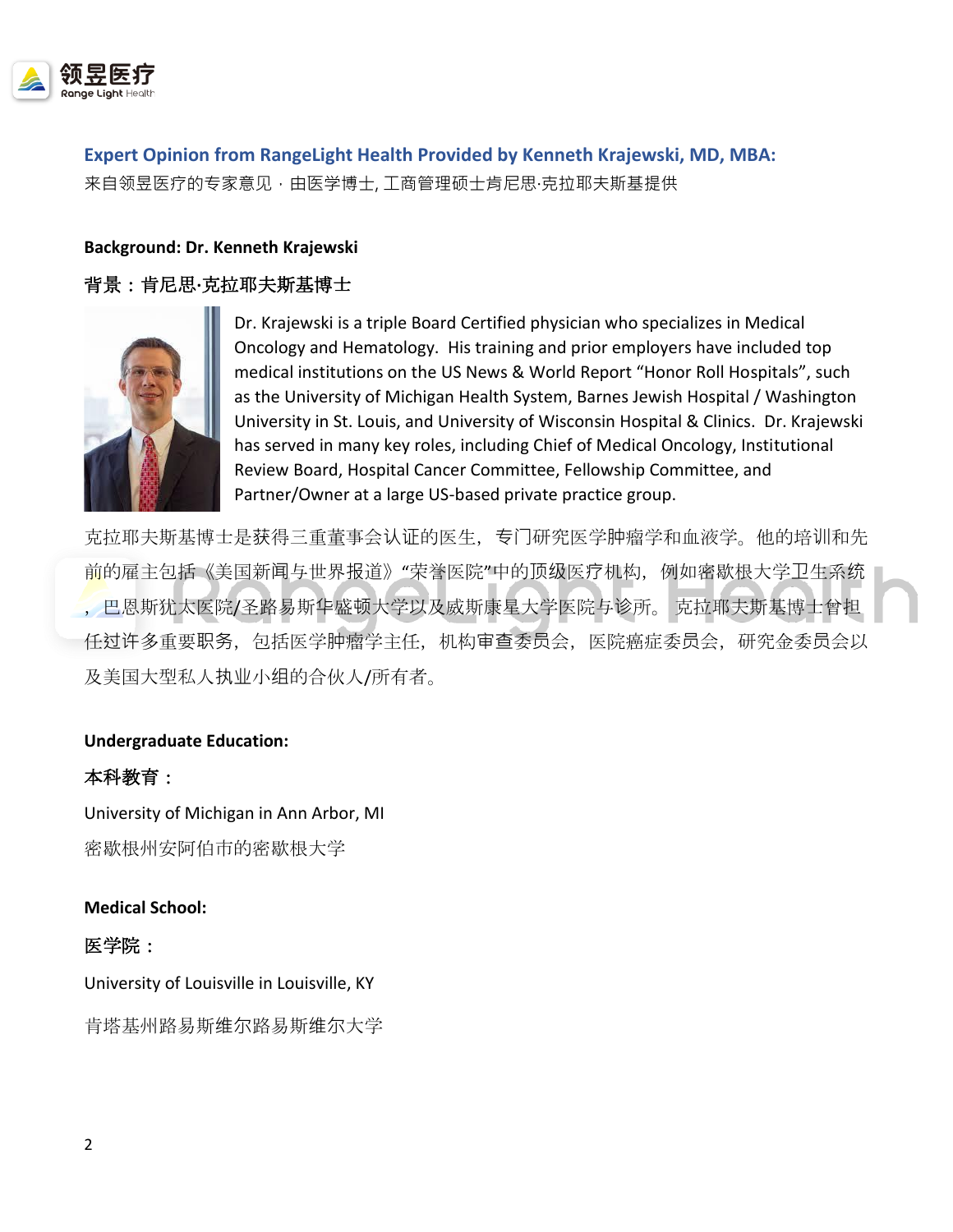

### **Graduate School:**

### 研究所:

Master of Business Administration, The University of Chicago Booth School of Business in Chicago, IL

伊利诺伊州芝加哥大学布斯商学院工商管理硕士

### **Residency:**

### **专业**培**训:**

Internal Medicine, University of Wisconsin Hospital & Clinics in Madison, WI

威斯康星大学麦迪逊分校,威斯康星大学医院与内科

### **Fellowship:**

#### 研究生**:**

研究生:<br>Hematology & Medical Oncology, Washington University in St. Louis / Barnes Jewish Hospital in St. Louis, MO

圣路易斯华盛顿大学血液学与内科肿瘤学/密苏里州圣路易斯巴恩斯犹太医院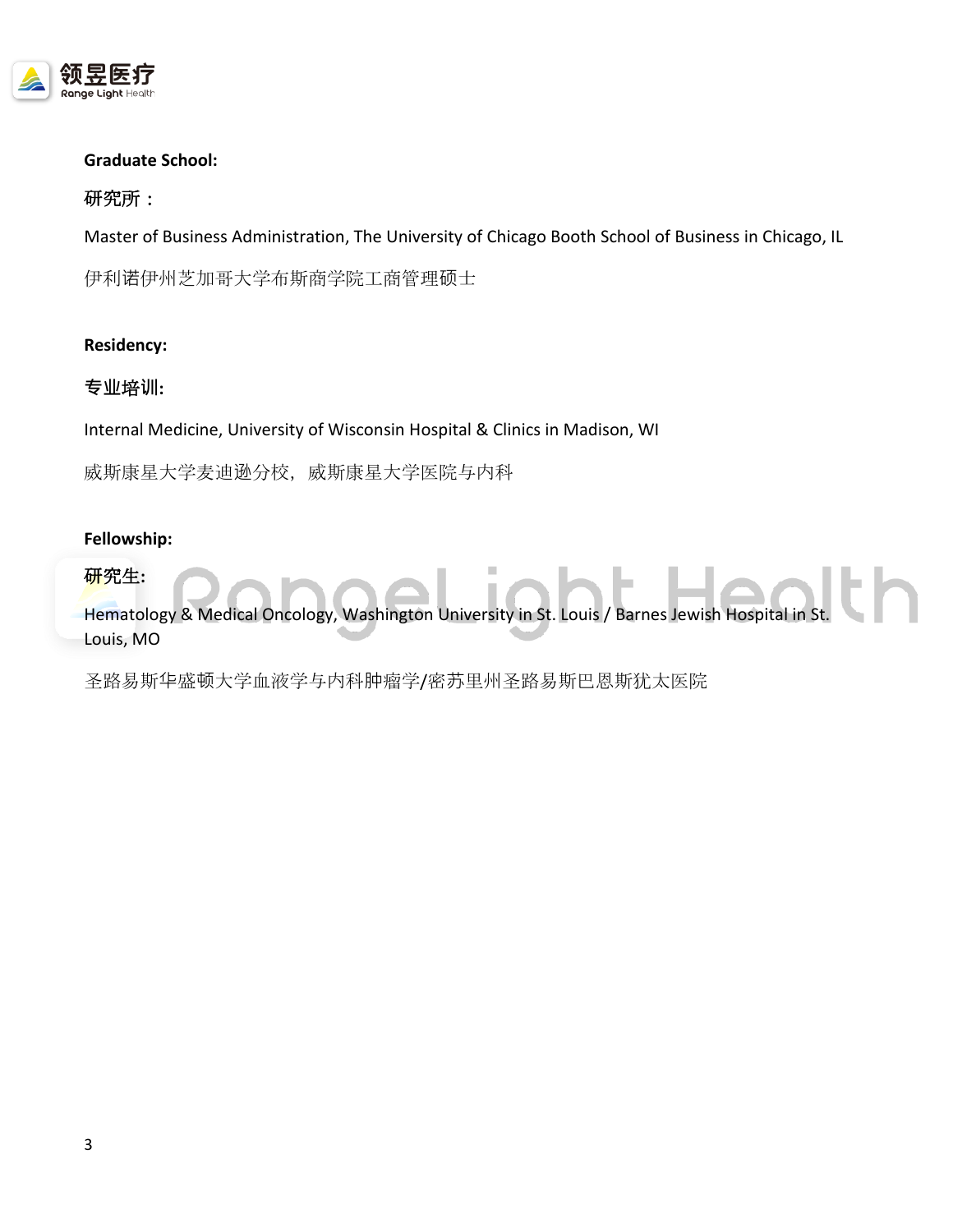

# **Patient Medical History Summary:** 患者病史摘要**:**

Thank you for providing me the opportunity to review your medical case and provide my opinion. Below is a summary of your medical history based on your answers to our questionnaire and the medical records provided.

感谢您提供机会给我来审查您的医疗案例并提出我的意见。以下是根据您对我们的调查表的回答 和提供的病历总结的病史。

Over the past 6 months, you developed intermittent abdominal pain, change in bowel habits, and a 20 pound weight loss. There were also a few episodes of blood in your stools. A CT scan showed a mass in the colon and 3 suspicious regional lymph nodes. A colonoscopy was completed 1 week ago with the pathology report identifying colonic adenocarcinoma. I understand you are focused on identifying appropriate next steps in therapy and completing them in a timely manner. Based on available information, this is consistent with a clinical diagnosis of stage III colon cancer. However, pathologic findings are needed to determine the accurate final stage.

在过去的6个月中,您出现了间歇性腹痛,排便习惯改变和体重减轻20磅的情况。大便中也有几 滴血。 CT扫描显示结肠中有肿块和3个可疑的区域淋巴结。结肠镜检查于1周前完成,病理报告 确定了结肠腺癌。我们了解您专注于确定适当的后续治疗步骤并及时完成。根据现有信息,这与 III期结肠癌的临床诊断是一致的。但是,需要病理结果来确定准确的最终阶段。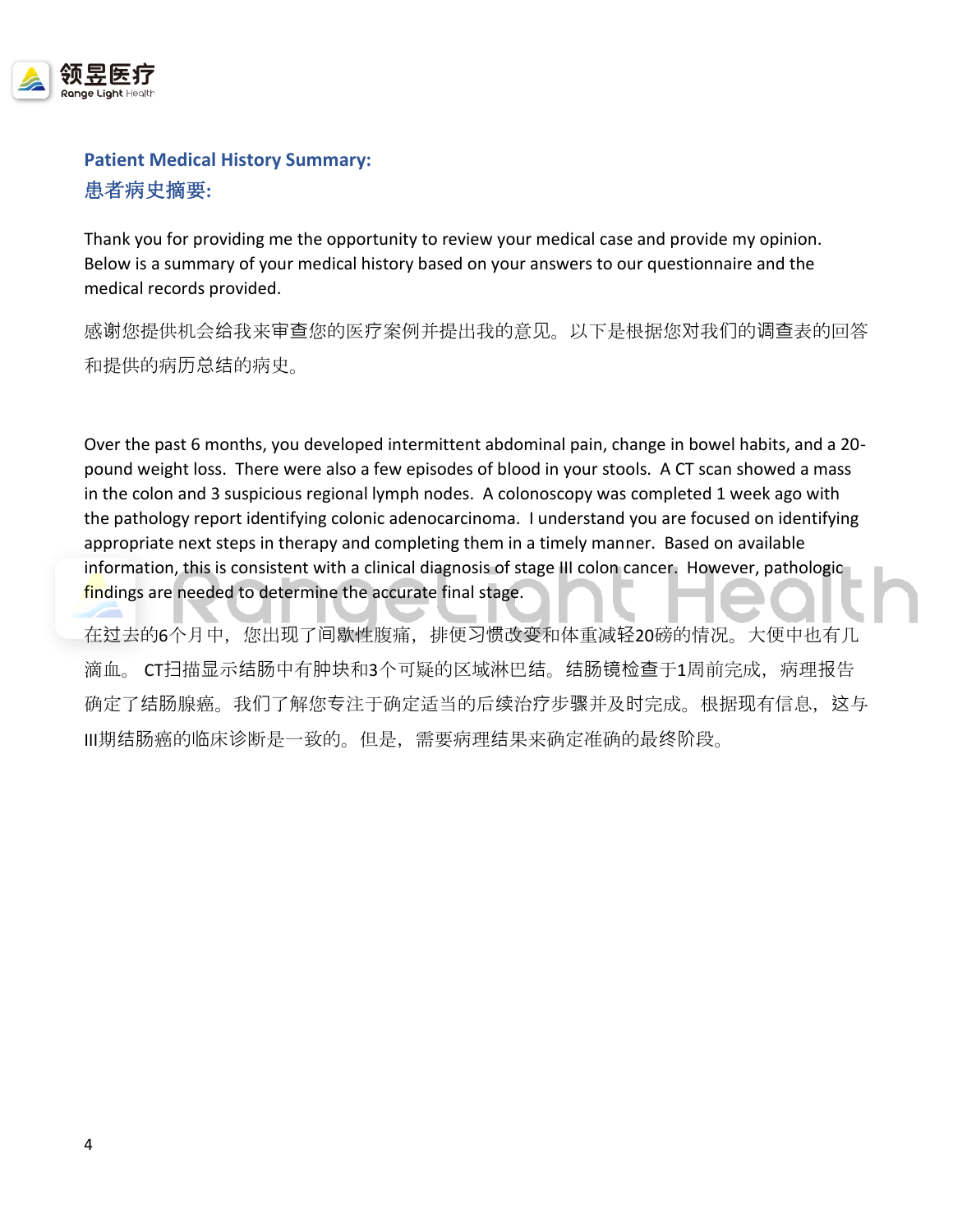

# **Cancer Background Information:** 癌症背景信息**:**

Stage III colon cancer is defined by a mass in the colon and cancer in the regional lymph node(s). Surgical resection is the only curative therapy option for patients with colon cancer with regional lymph node involvement. The stage at diagnosis is closely tied to the outcome, as recurrence is thought to be from cancer cells present at the time of surgery. Therefore, the use of adjuvant (postoperative) chemotherapy is used to eliminate micrometastatic cancer cells still present, thus increasing the cure rate. Adjuvant chemotherapy with a fluoropyrimidine-based regimen in stage III colon cancer has shown in trials to reduce risk of disease recurrence by 30%.

III期结肠癌的定义是结肠肿块和区域淋巴结癌。对于患有局部淋巴结受累的结肠癌患者,手术切 除是唯一的治疗选择。诊断的阶段与结果密切相关,因为据认为复发是由于手术时存在的癌细胞 引起的。因此,使用辅助(术后)化学疗法来消除仍然存在的微转移癌细胞,从而提高治愈率。 在试验中显示,以氟嘧啶为基础的方案在III期结肠癌中进行辅助化疗可将疾病复发的风险降低30  $\%$ 

Oxaliplatin is commonly utilized in treatment protocols, such as with FOLFOX (folinic acid, fluorouracil and oxaliplatin). A concerning side effect of oxaliplatin is the risk of long-term neuropathy from receiving this therapy. In an attempt to reduce risk of neuropathy, a current area of research is regarding the optimal duration of oxaliplatin-containing regimens in adjuvant treatment. Data published in 2020 from the IDEA trial further examines the use of adjuvant oxaliplatin-containing regimens in regards to risk of cancer recurrence and the extent of disease involvement. Generally, adjuvant chemotherapy is initiated 6 to 8 weeks after surgery is completed. Following completion of chemotherapy, patients are monitored for at least 5 years with specific guidelines for performing serum CEA labs, colonoscopies, CT scans, and office visits with their treating physician.\*

奥沙利铂通常用于治疗方案,例如与FOLFOX(亚叶酸,氟尿嘧啶和奥沙利铂)一起使用。奥沙 利铂的一个令人担忧的副作用是接受该疗法会引起长期神经病的风险。为了减少神经病的风险, 当前的研究领域是关于在辅助治疗中含奥沙利铂方案的最佳持续时间。 IDEA试验于2020年发布 的数据进一步检查了含奥沙利铂辅助方案在癌症复发风险和疾病累及程度方面的使用。通常,在 手术完成后6至8周开始辅助化疗。化疗结束后,至少要对患者进行5年的监测,并遵循具体的指 导方针,以进行血清CEA实验室检查,结肠镜检查,CT扫描以及与治疗医生的就诊。\*

*\*Works Cited: NCCN Guidelines and UpToDate*

*\**引用的作品:*NCCN*准则和最新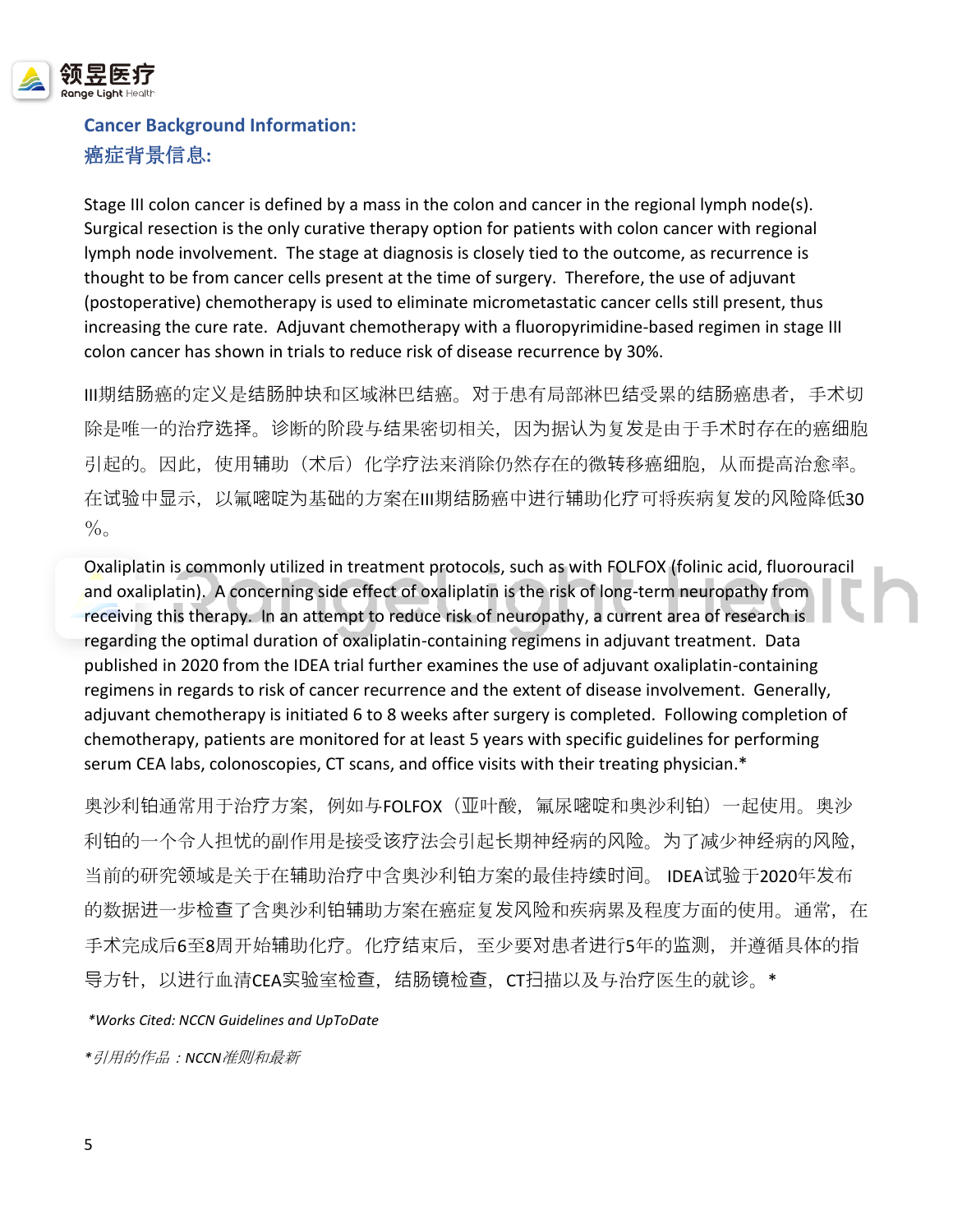

# **Questions from the Patient:**

病人的提问:

# **1. Is surgery or radiation therapy recommended?**  是否建**议**手**术**或放射**疗**法**?**

I recommend that you see a colorectal surgeon for an evaluation. You need a surgeon to manage your case and operate. As discussed above, the goal of this therapy is to cure you of colon cancer. Although radiation can be used as treatment, it is uncommon in clinical practice. There are no current plans for radiation therapy, as the details from your surgery and final pathology will help make this decision in the future.

我建**议**您去看大**肠**外科医生**进**行**评**估。您需要外科医生来管理您的病例并**进**行手**术**。如 上所述,此**疗**法的目**标**是治愈**结肠**癌。尽管可以将放射**线**用作治**疗**方法,但在**临**床**实**践 中并不常**见**。目前尚无放射治**疗计**划,因**为**您的手**术**和最**终**病理学的**细节**将有助于将来 做出此决定。 ht Health



**2. Do you recommend Next Generation Sequencing?**  您是否推荐下一代**测**序

It appears you are currently stage III; therefore, it is not recommended to perform Next Generation Sequencing. However, microsatellite stability status is an important factor in treatment selection.

看来您目前处于第三阶段;因此,不建议执行下一代测序。然而,微卫星稳定性状态是 选择治疗的重要因素。

### 3. **Is chemotherapy indicated now?**

现在需要化疗吗

Based on the provided information, I do not recommend chemotherapy at this time. After completing the recommended blood tests and CT scans, if no significant findings are identified, the next step is proceeding with surgery. The pathology results after surgery will help determine if chemotherapy is appropriate. Given the current information, it appears you will be a candidate for chemotherapy. This question can be further addressed with more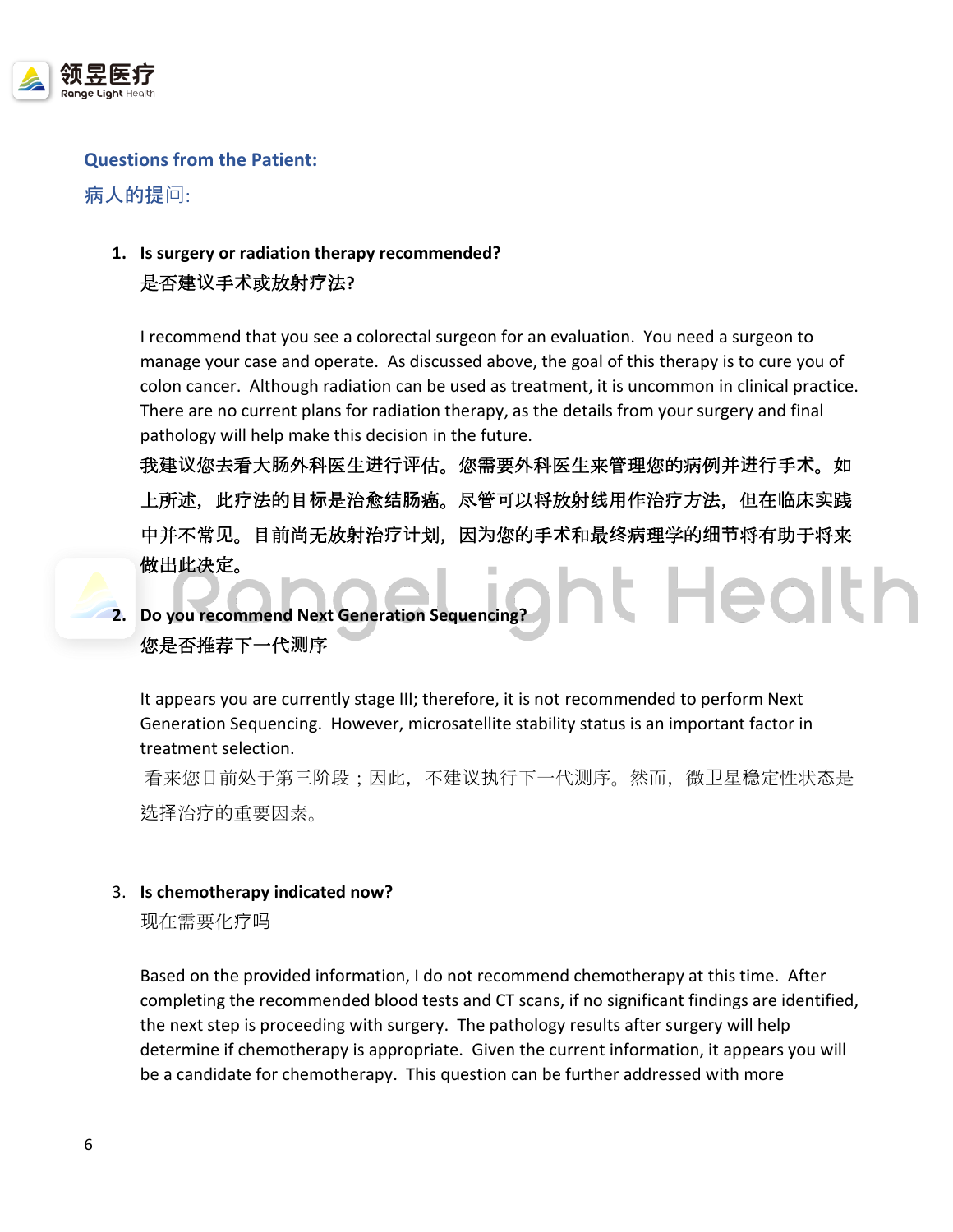

information by your treating Medical Oncologist or a RangeLight Health physician during a follow up appointment.

根据提供的信息,我目前不建议化疗。在完成推荐的血液检查和CT扫描后,如果未发现 明显的发现,则下一步是进行手术。手术后的病理结果将有助于确定化疗是否合适。根据 当前信息,您似乎将成为化疗的候选人。在随访期间,您的主治医师或领昱医疗医师可以 提供更多信息来进一步解决该问题。

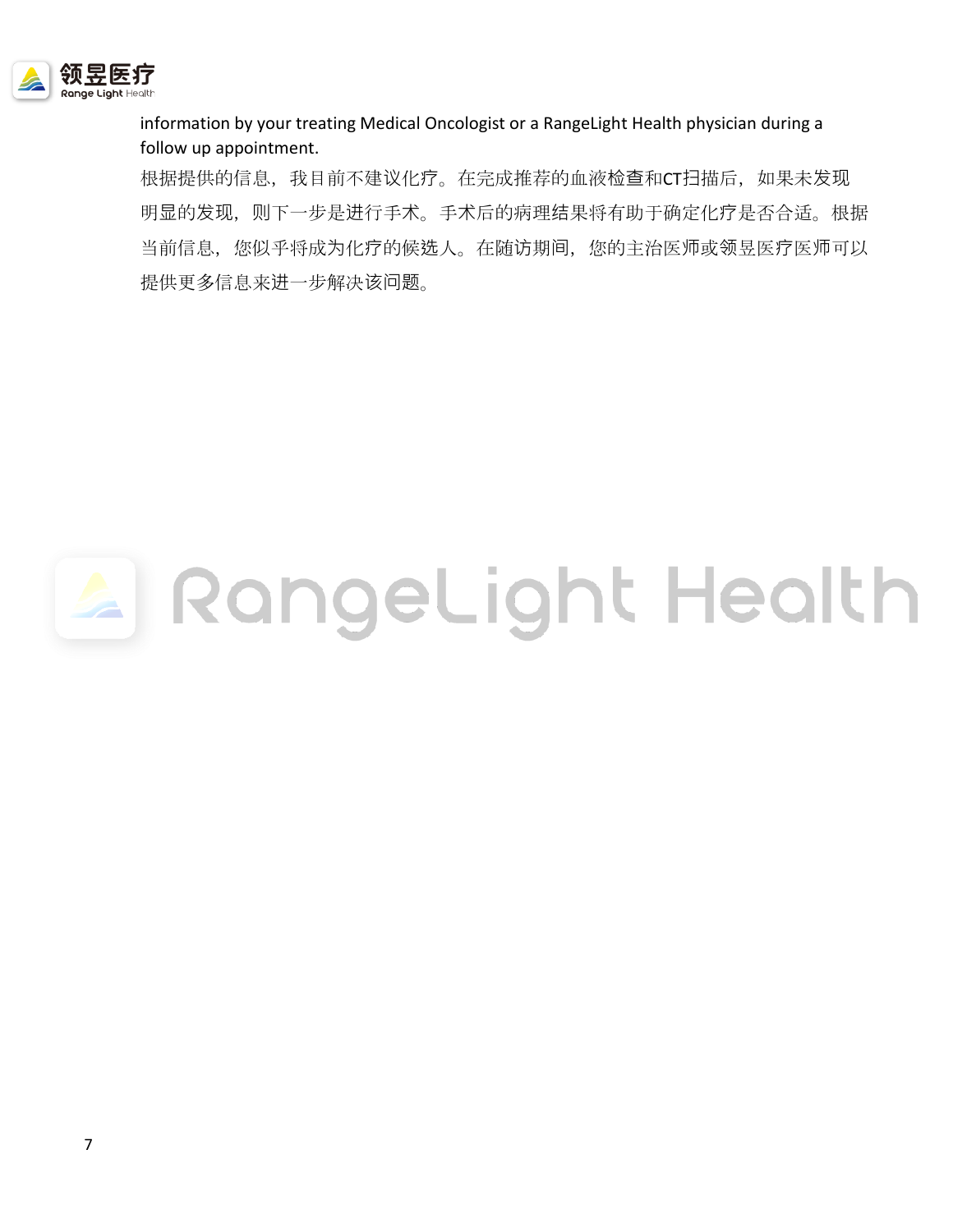

### **Further Recommendations:**

**进**一步建**议:**

Given your bleeding, a CBC should be performed to evaluate for anemia. If you have more significant bleeding, I recommend an urgent evaluation through the Emergency Room. A serum chemistry should be performed, which tests your kidney function. I recommend a CEA blood test, which is a colon cancer tumor marker, to be checked as a baseline.

鉴于您的出血,应进行CBC评估贫血。如果您有更多的大出血,我建议通过急诊室进行紧急评估 。应进行血清化学检查,以测试您的肾脏功能。我建议将CEA血液测试(一种结肠癌肿瘤标志物 )作为基线进行检查。

I recommend undergoing scans to complete staging through your treating physician, with a CT scan of your chest & pelvis. Based on the CT scan of your abdomen, your regional lymph nodes are enlarged and suspicious for cancer involvement. It is important to remember there are other causes for enlarged lymph nodes, such as infection or inflammation. Ultimately, these concerning lymph nodes will be surgically resected and evaluated in the final pathology report.

我建议进行扫描以完成对主治医生的分期,并进行胸部和骨盆的CT扫描。根据腹部的CT扫描, 您的局部淋巴结肿大,并且怀疑有癌变。重要的是要记住还有导致淋巴结肿大的其他原因,例如 感染或炎症。最终,这些与淋巴结有关的疾病将通过手术切除,并在最终病理报告中进行评估。

You now need an appointment with a colorectal surgeon to discuss surgical resection of the colon mass and surrounding lymph nodes. Depending on the pathology results, you may qualify for adjuvant chemotherapy. Options may include fluorouracil, capecitabine with or without oxaliplatin chemotherapy, which is used to reduce your risk of an invasive cancer recurring. Following your surgery, you will need an evaluation by a Medical Oncologist.

您现在需要与大肠外科医生约会,讨论结肠肿块和周围淋巴结的手术切除。根据病理结果,您可 能有资格进行辅助化疗。选项可能包括氟尿嘧啶,卡培他滨(有或没有奥沙利铂化疗),这些药 物可用于降低浸润性癌症复发的风险。手术后,您需要由内科肿瘤医师进行评估。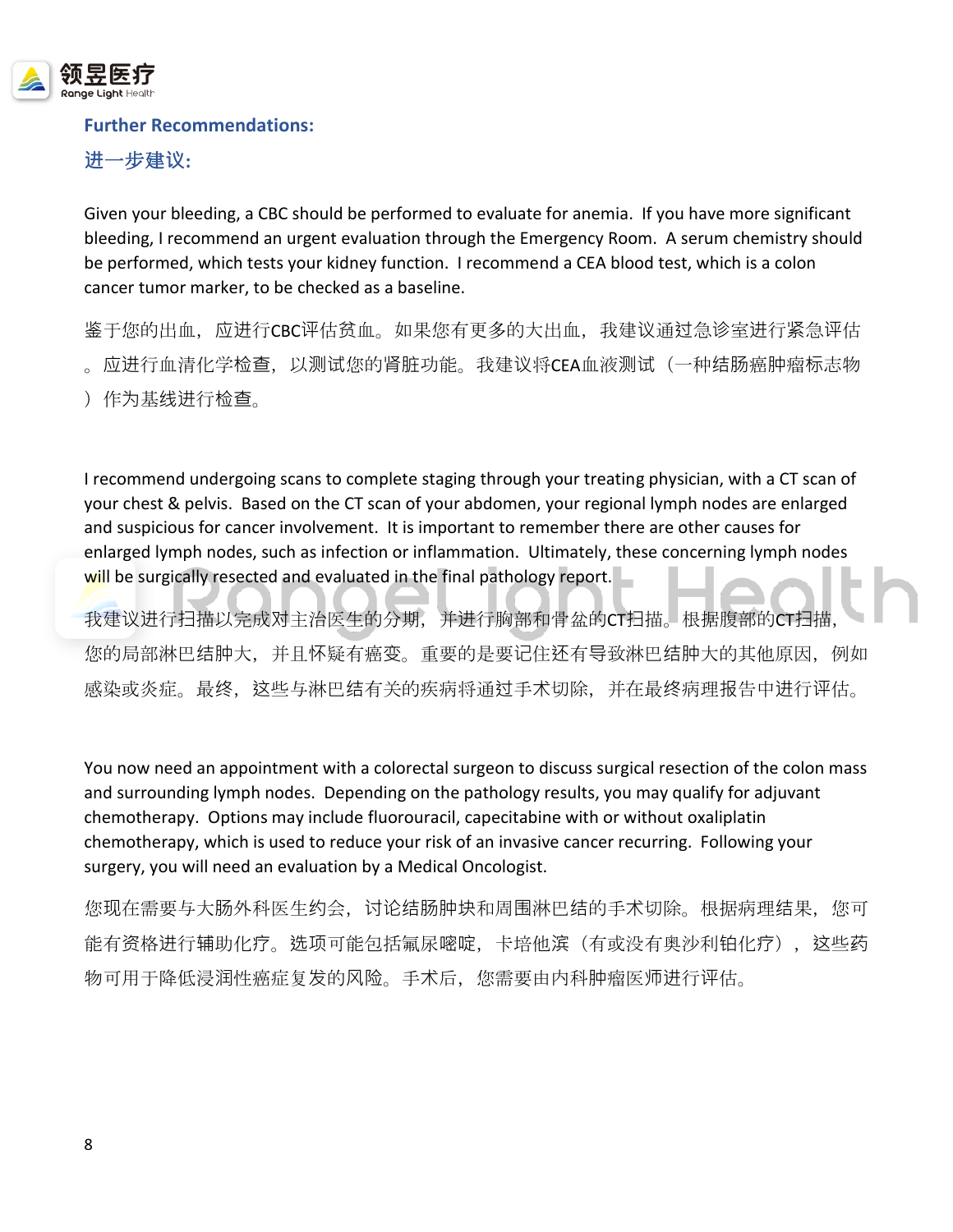

RangeLight Health has Pathology and Radiology partners who can review your case if you prefer to pursue a holistic evaluation--to ensure the biopsy and scans were read correctly--as it influences our detailed recommendations.

领昱医疗有病理学和放射学合作伙伴,如果您希望进行整体评估,可以检查您的病例-以确保正 确检查活检和扫描结果-因为这会影响我们的详细建议。

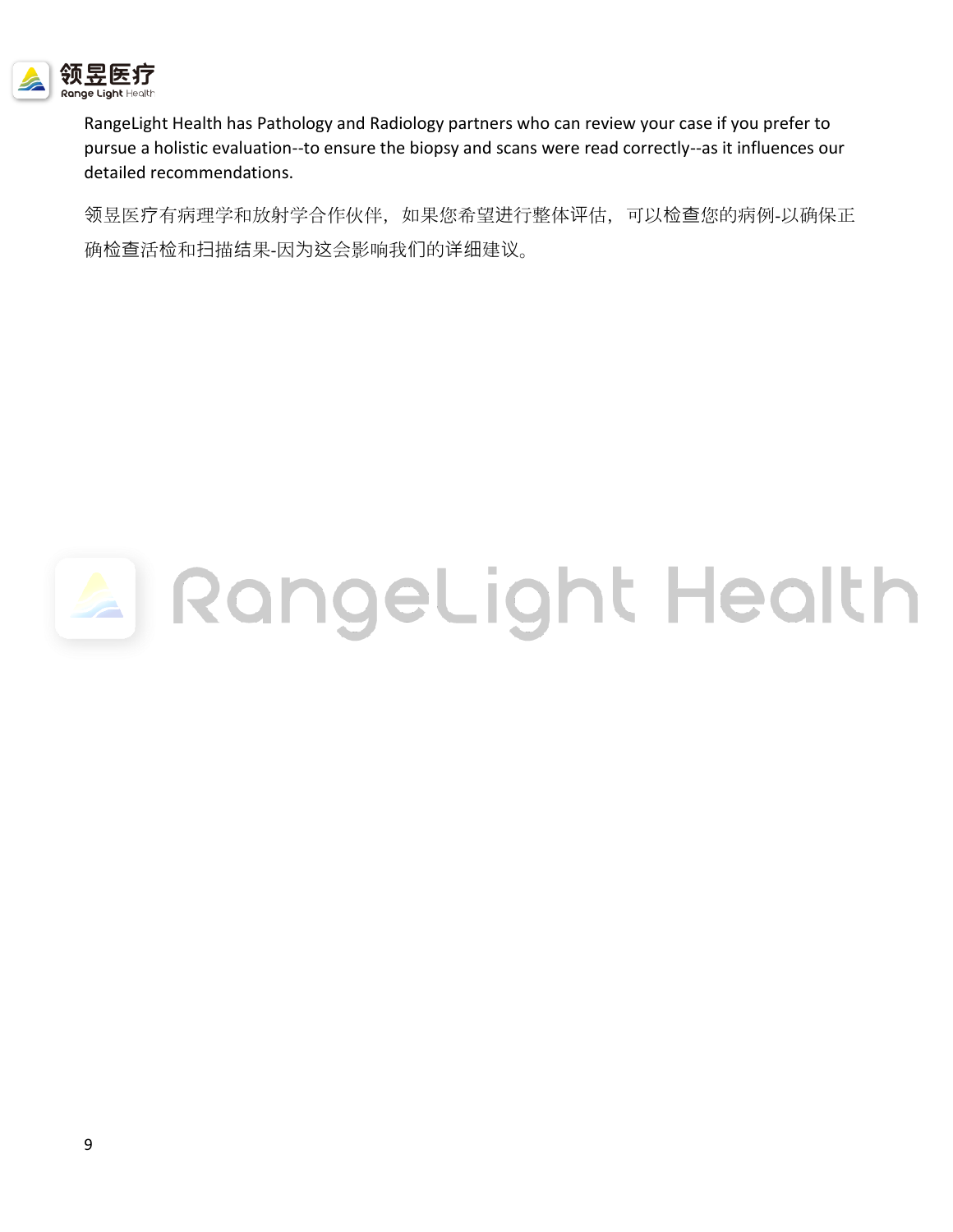

**Clinical Trial Options: 临床试验选择:**

**China**

中国

● Real-world Retrospective Data Analysis of Adjuvant Therapy for Patients with Stage II-III Colon Cancer After Radical Surgery.

根治性手术治疗II-III期结肠癌患者的辅助治疗的现实世界回顾性数据分析。

https://clinicaltrials.gov/ct2/show/NCT03958435?cond=Colon+Cancer+Stage+III&cntry=CN&dr aw=2&rank=3

# **United States**

# 美国

Combination Chemotherapy With or Without Atezolizumab in Treating Patients With Stage III Colon Cancer and Deficient DNA Mismatch Repair.

联合化学疗法联合或不联合Atezolizumab治疗III期结肠癌和DNA错配修复不足的患者。

https://clinicaltrials.gov/ct2/show/NCT02912559?cond=Colon+Cancer+Stage+III&cntry=US&dr aw=3&rank=14